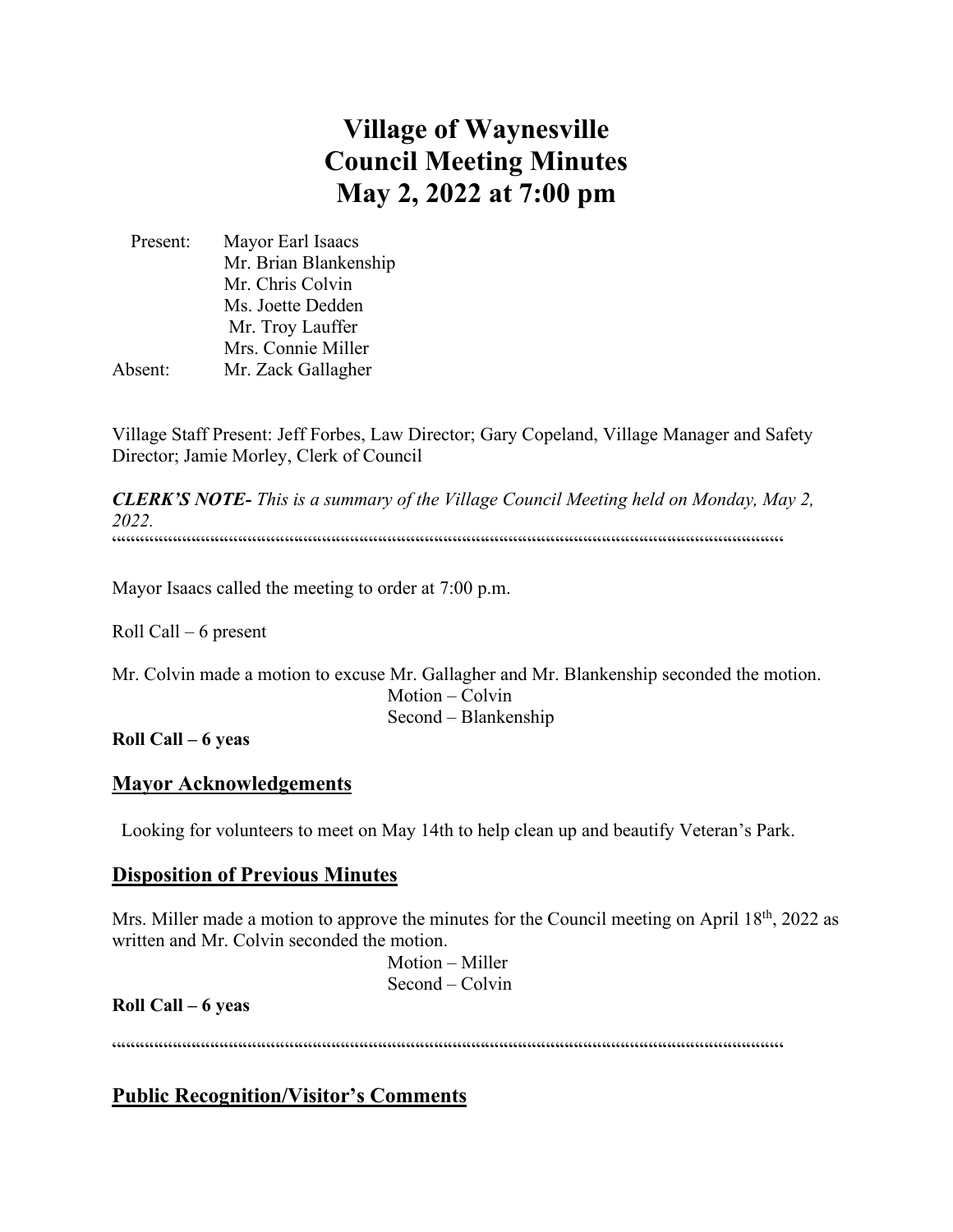None

""""""""""""""""""""""""""""""""""""""""""""""""""""""""""""""""""""""""

# **Old Business**

None

 $\label{prop:main} \hspace{1.5cm} \hspace{1.5cm} \hspace{1.5cm} \hspace{1.5cm} \hspace{1.5cm} \hspace{1.5cm} \hspace{1.5cm} \hspace{1.5cm} \hspace{1.5cm} \hspace{1.5cm} \hspace{1.5cm} \hspace{1.5cm} \hspace{1.5cm} \hspace{1.5cm} \hspace{1.5cm} \hspace{1.5cm} \hspace{1.5cm} \hspace{1.5cm} \hspace{1.5cm} \hspace{1.5cm} \hspace{1.5cm} \hspace{1.5cm} \hspace{1.5cm} \hspace{1.$ 

# **Reports**

## **Finance**

 The Finance Committee will meet Thursday, May 19, 2022 at 5:00 p.m. in the small conference room at the Government Center. The public is welcome to join.

#### **Public Works Report**

 Public Works met this evening and reviewed action items. It was discussed to tour the Public Works facilities during the next regularly scheduled Public Works meeting on June 6, 2022 at 6:00 p.m.

## **Special Committee Reports**

None

## **Village Manager Report**

- The storage units to hold materials are just about finished. Thank you to Joel Lehmkuhl of Fed Excavating for the use of his front loader to help stack and move the blocks. Materials have been ordered to fill the bins.
- The Village joined ODOT's cooperative bid price in order to receive the state bid price for micro-surfacing. An ordinance on tonight's agenda to have the winner of the state bid to do Wilkerson from Main Street to the LeMay property, S. Main from Wilkerson to Route 73, Marvin's Lane from Miami to Mill Street, and Ellis Dr. This is the same company that did Ellis Drive about 15 years ago. The total for the bid is \$42,891 about a quarter of the cost for a mill and fill. Asking for the ordinance to be passed as an emergency to get put on the list as soon as possible.
- Mayor Isaacs provided information on a grant from Congressman Chabot's office. I submitted the application the next day for a stoplight at Route 42 and North Street.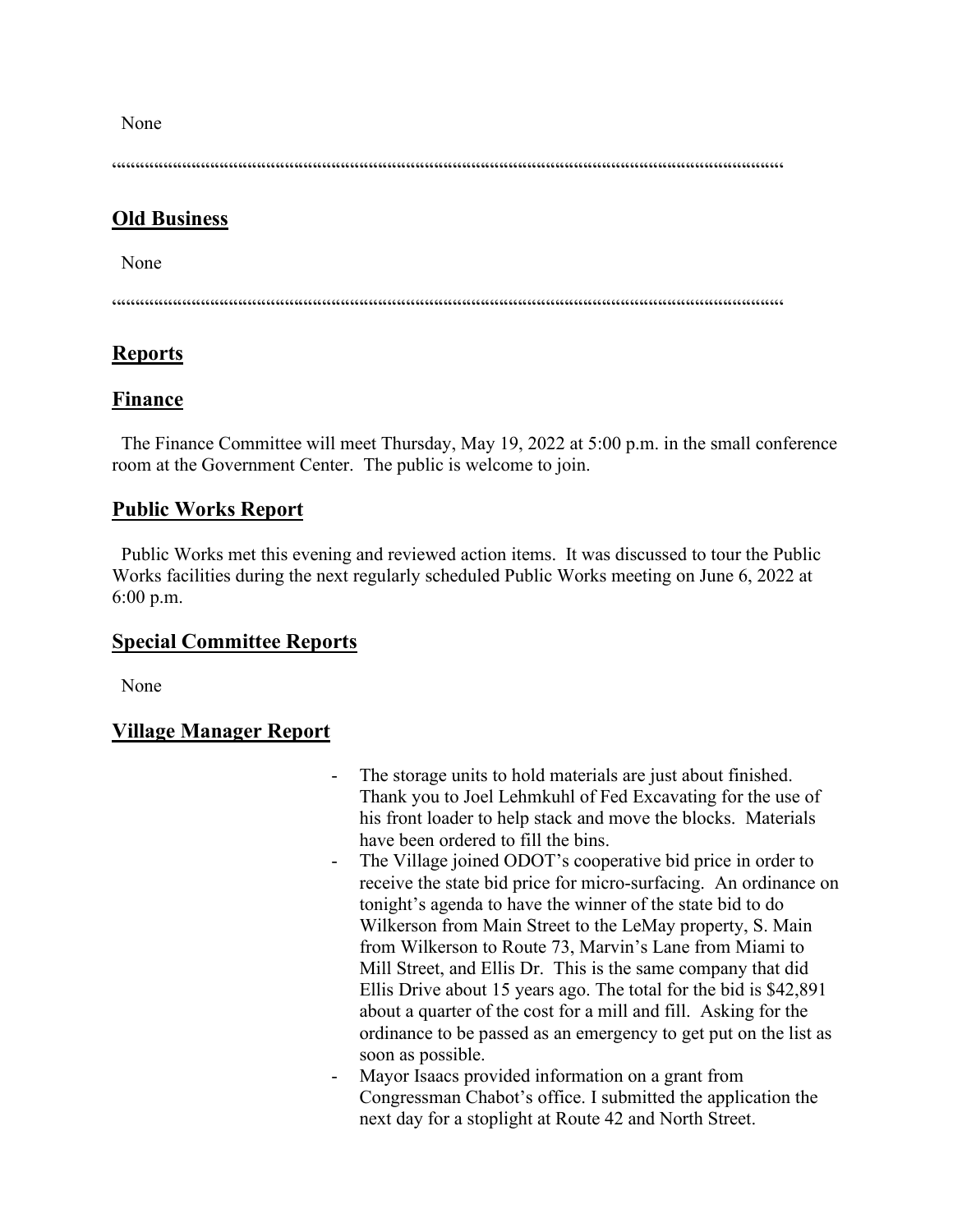| Furthermore, Mayor Isaacs spoke with Congressman Chabot<br>about the grant, and Chabot's aid confirmed Waynesville was |
|------------------------------------------------------------------------------------------------------------------------|
| the first to turn in the grant application. Hoping to receive                                                          |
| supplemental funding for the project.                                                                                  |
| - Choice One has begun preparing the engineering plans for                                                             |
| Franklin Road and Third Street OPWC grants. Plan to get Mr.                                                            |
| Edward's signature for the cooperative agreement between the                                                           |
| Village and Wayne Township for the grant applications. This                                                            |
| will help increase the points to receive the grant.                                                                    |
| - Received the bid price for salt from the cooperative buying                                                          |
| agreement with Warren County Engineer's Office.                                                                        |
| - Kyle Rackett from Springboro National Honor Society helped                                                           |
| clean up Veteran's Park to get community hours.                                                                        |

# **Police Report**

- April dispatched calls for service and Mayor's Court end of month report will be provided at the next meeting.
- The code enforcement report has been attached for review.
- DEA Drug Take-Back Day is this Saturday at the Government Center.
- Lt Bledsoe attended Phase II of the OPOTA STEP program.
- Provided a flyer for the police memorial at Warren County on May 12.
- Attending Annual Chief's Conference in Columbus next Sunday, Monday, and Tuesday.

# **Law Report**

None

# **New Business**

None

# **Legislation**

# **First Reading of Ordinances and Resolutions**

## **Ordinance No. 2022-020**

Authorizing the Village Manager to Enter into a Contract with Strawser Construction, Inc. in an Amount Not to Exceed \$42,891 for Micro Surfacing of Certain Village Streets and Declaring an Emergency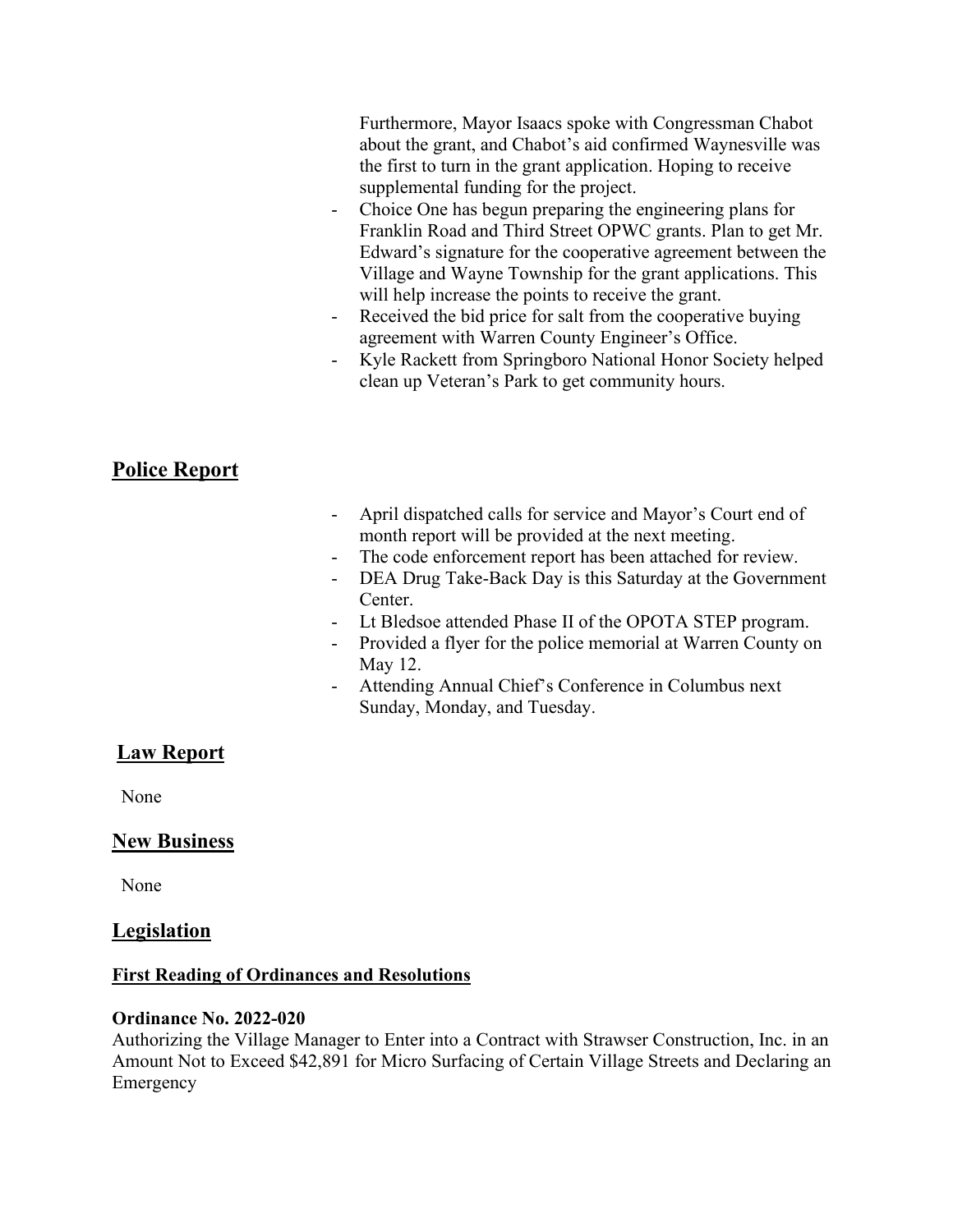Mr. Colvin made a motion to waive the two-reading rule for Ordinance 2022-020 and Mrs. Miller seconded the motion.

> Motion – Colvin Second – Miller

#### **Roll Call – 6 yeas**

Mr. Blankenship made a motion to adopt Ordinance 2022-020 as an emergency and Mr. Lauffer seconded the motion.

> Motion – Blankenship Second – Lauffer

#### **Roll Call – 6 yeas**

#### **Ordinance No. 2022-021**

Amending the Schedule of Fees and Charges for the Village of Waynesville Regarding Trash Rates to be Effective June 17, 2022

Mrs. Miller made a motion to have the first-reading rule for Ordinance 2022-021 and Mr. Blankenship seconded the motion.

> Motion – Miller Second – Blankenship

Mr. Colvin asked if the Village had to enter into a three-year agreement with Rumpke for every renewal or if there was an option for a shorter time period. Chief Copeland stated he had Rumpke quote a year contract and it was significantly more per household with only a one-year agreement.

Mr. Lauffer asked if the price charged for each household for trash services could be adjusted next year. Mr. Forbes stated that the Schedule of Fees can be adjusted by Council at any time.

**Roll Call – 6 yeas** 

#### **Second Reading of Ordinances and Resolutions**

#### **Ordinance No. 2022-018**

Authorizing the Village Manager to Enter into a Contract with E.H. Wachs for the Purchase of One Single Turner Valve Maintenance Trailer

Ms. Dedden stated that the price on the ordinance does not include the shipping and handling. Mr. Forbes stated that this will need to be amended when Council adopts the ordinance.

Mr. Colvin asked if this machine was any different from the Incline valve exerciser that was discussed at the last Public Works meeting. Chief Copeland stated that it was pretty much the same, but Wachs has local vendors to service the equipment. Mr. Colvin also asked if the equipment could be used to update and enter data into the Village's GIS map. Chief was not sure if they were compatible but will research this.